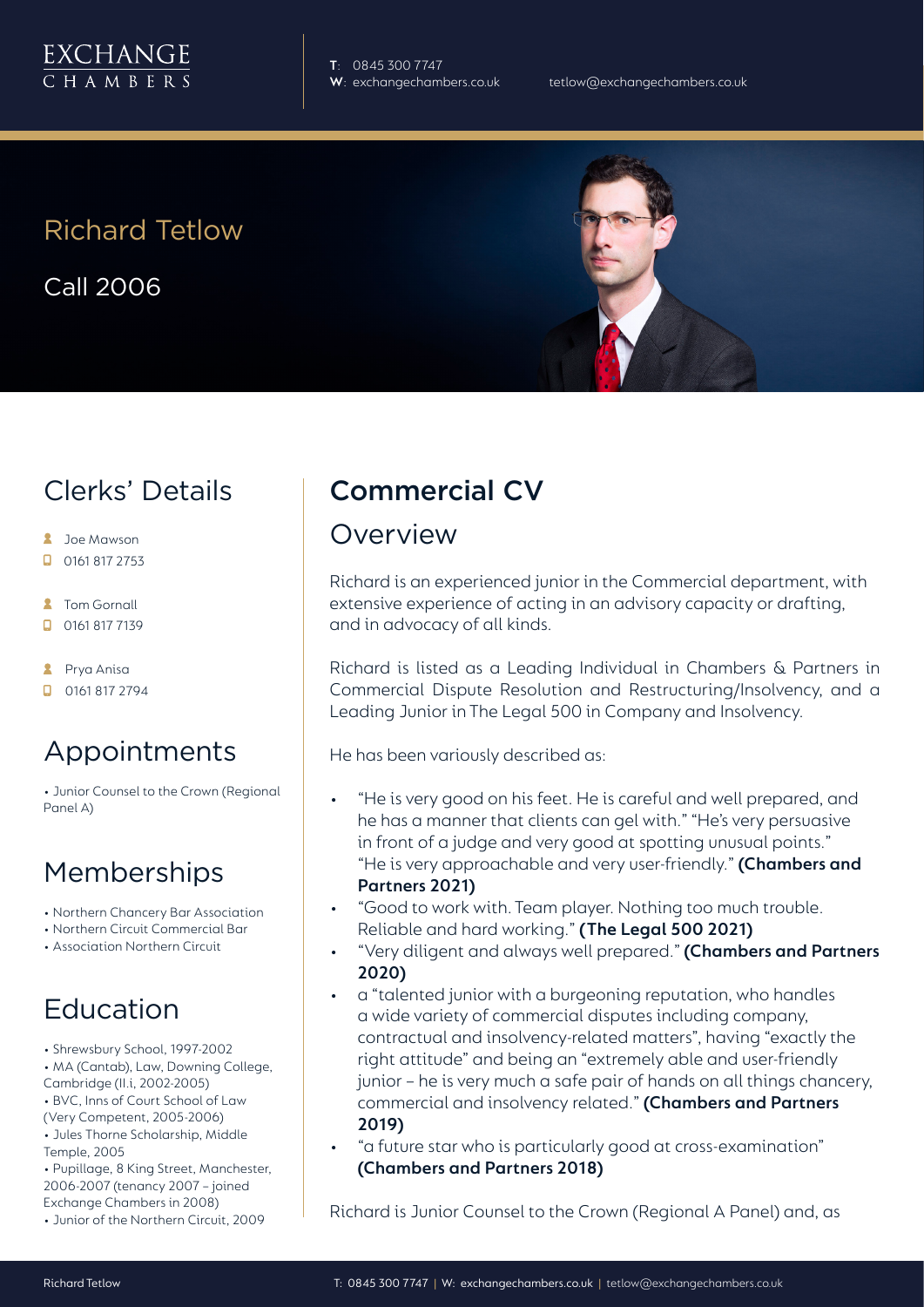

such, instructed regularly in cases involving breaches of directors' duties, public interest winding up petitions and directors' disqualification proceedings.

Richard is also a member of the Commercial Fraud, Insolvency and Property teams and thus able to deal with matters also covering those areas of law.

More particularly, Richard's practice encompasses the following areas in commercial law:

- Contractual disputes of all kinds
- Banking, finance and asset recovery
- Company and partnership disputes of all kinds, including unfair prejudice petitions and actions, shareholder disputes and actions for breach of directors' duties
- Professional negligence in various fields
- Sale of goods and product liability
- Commercial litigation generally
- Commercial fraud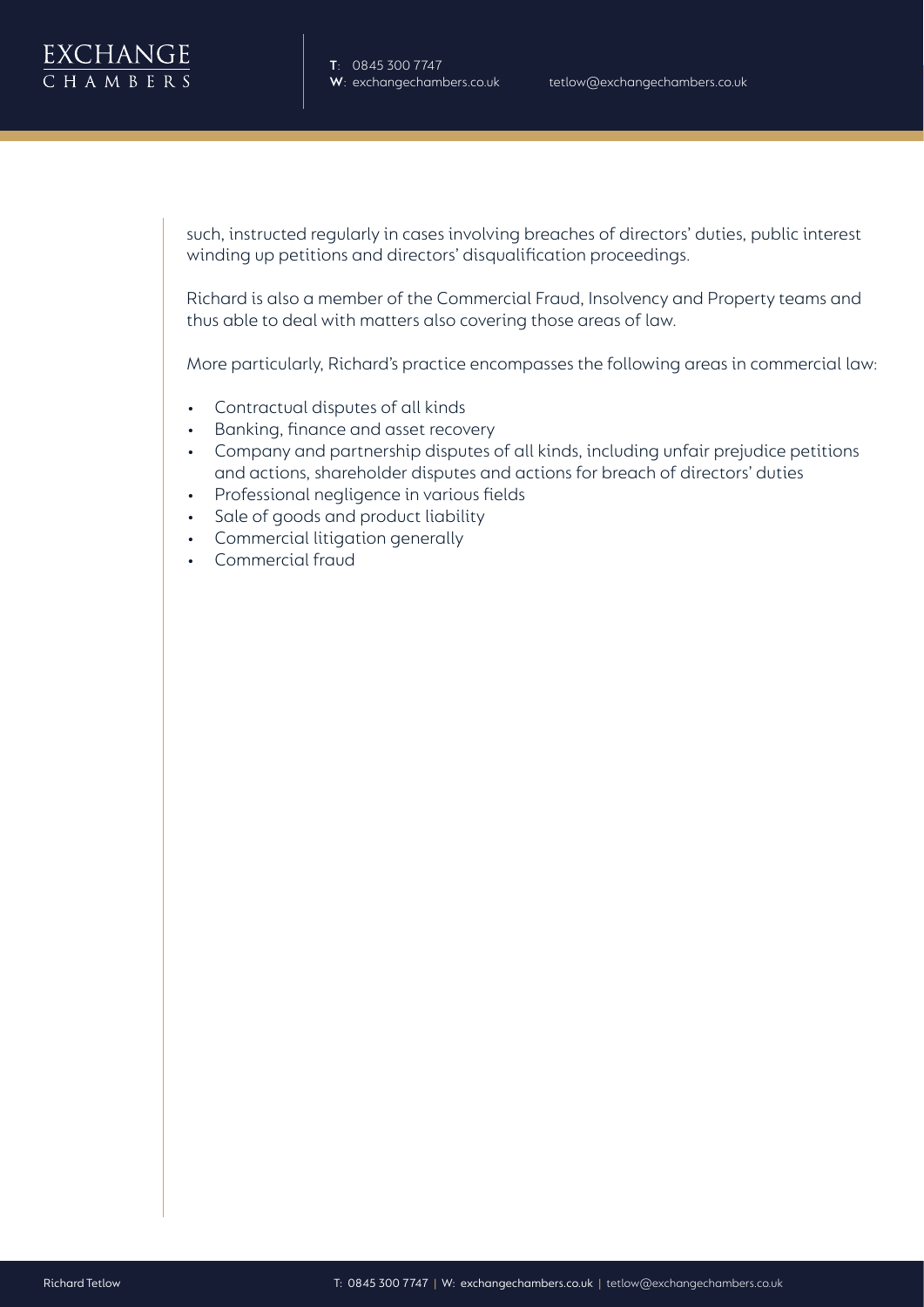

#### Recommendations

"I look at his style with envy; he is a superb advocate."

"He has a magical vision to find ways through difficult cases and pathways to resolutions that others don't see."

**Chambers and Partners 2022**

"The qualities Richard has are undoubtedly attention to detail and quality of the work produced. He is also prepared to roll up his sleeves and fight the client's corner as an advocate if required. The service he provides is however delivered with an overarching commercialism and he gives it to you straight. He would never leave you in any doubt as to the strengths or weakness of a particular point." **The Legal 500 2022**

"He is very approachable and very user-friendly."

"He is very good on his feet. He is careful and well prepared, and he has a manner that clients can gel with." "He's very persuasive in front of a judge and very good at spotting unusual points."

**Chambers and Partners 2021**

"Good to work with. Team player. Nothing too much trouble. Reliable and hard working." **The Legal 500 2021**

"He is very diligent and always well prepared." **Chambers and Partners 2020**

"He is a very good barrister and has exactly the right attitude."

"He's an extremely able and user-friendly junior – he is very much a safe pair of hands on all things chancery, commercial and insolvency related." **Chambers and Partners 2019** 

"He is a future star who is particularly good at cross-examination."

"He is very efficient, pleasant to deal with and knows his stuff." **Chambers and Partners 2018**